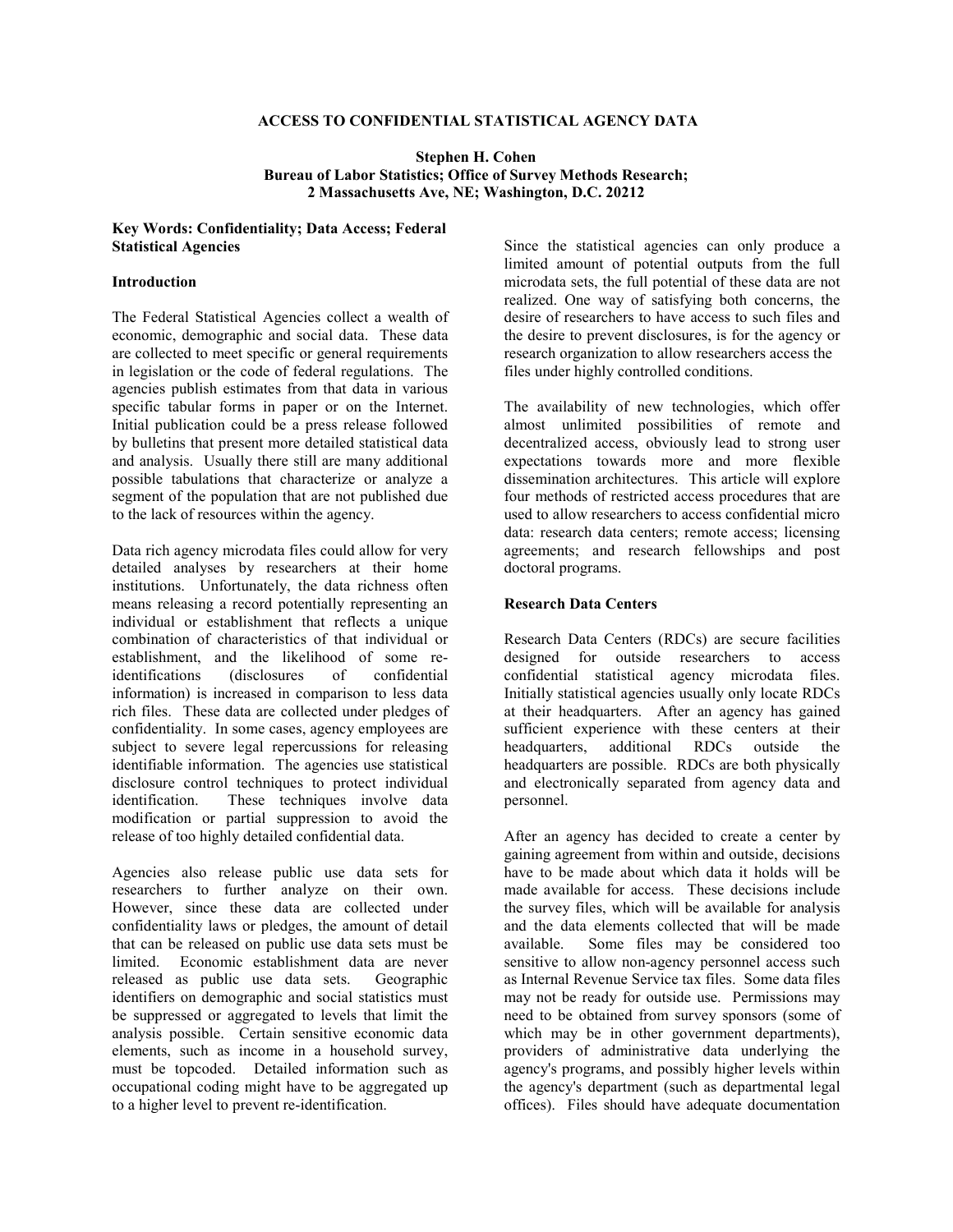on definitions, data fields, etc. Access to certain sensitive identifiers such as name, address, social security number may not be allowed. Outside researchers might have conditions placed on use that are more restrictive than internal staff. Great care must be taken if an agency can't grant special sworn employee status to researchers, which would subject them to the same penalties as agency employees for confidentiality breaches. Agencies might restrict access for research only or to projects that generate specific benefits to the agency's programs.

In choosing site locations care must be exercised to ensure that selection process is fair. Solicitation announcements should be made in the federal register in addition to distribution to likely candidate organizations. It might be advisable choose the sites with a partner such as the National Science Foundation as the US Census Bureau did. The evaluation process should be fair and objective. As RDCs impose considerable costs on the agency, the agency must decide which options to use to recover the costs associated with RDCs. Costs can be recovered by charging researchers directly or charging the host organization whom can recover their costs by charging laboratory fees. The US Census Bureau (BOC) and the National Center for Health Statistics (NCHS) charge researchers directly at headquarters. BOC charges hosts for remote sites.

The RDCs must be secure facilities not only physically but also procedurally. All materials researchers removed from the facilities must be reviewed for confidentiality. The computer facilities must have no links to or from the outside and the "A" drive and/or other write medians disabled. The site must have a trained on-site employee or contractor who is trained in security and the data sets.

The NCHS has as RDC only at its headquarters while BOC has remote locations in addition to its Washington, D.C. headquarters. The NCHS RDC is a secure monitored facility where external researchers may be allowed access to internal restricted data files for approved projects. Restricted data files are those which contain information, such as lower levels of geography (e.g., state, county, or lower), but do not contain direct identifiers (e.g., name or social security number). Restricted data files may be used in the RDC by researchers wishing to control for geographic area in their models or they may be used to merge additional data onto the NCHS collected data files for enhanced analyses (e.g. The HCHS contextual data file.) To gain access to the NCHS RDC researchers must follow the strict procedures that govern the use of the RDC:

- researchers must submit a research proposal that describes the work to be done and the output proposed to be released
- no materials may be brought into the RDC
- no materials, printed or electronic may leave the RDC without a disclosure review
- researchers must sign a Researcher Affidavit of Confidentiality
- the RDC is open only when staff are available for supervision
- use of the RDC is subject to space availability, consistency with the NCHS mission and
- the feasibility of the proposed project.

Except for very unusual circumstances, researchers are not allowed access to files with direct geographic identifiers. Should a researcher request an NCHS data file merged with external data, RDC staff will merge the files then remove the geographic identifiers leaving the researcher access to a files that consists of the NCHS data merged with the additional data. Should the researcher need clustering variables to stratify on geography, RDC staff will construct a set of dummy geographic indicators.

RDCs are not special tabulation shops where, for example, local economic development agencies can get detailed geographic/industry breakouts that are not released in agency publications.

## **Remote Access**

For many researchers, working at an RDC is burden because of travel and being away from his/her host institution. Remote access allows researchers to submit analytical programs to run against confidential microdata files from outside the statistical agency. Here too many decisions need to be made. Decisions need to made on the languages that will be supported, medium to be used to submit the programs and review procedures for the output generated. Usually, remote access in not a method that can produce tabulations not previously released.

At NCHS SAS was chosen as the analytic language because it is in wide use and is sufficiently well structured that an automated scanning system could be used. A number of functions available in SAS have been disabled because they are capable of producing unstructured output that present an unreasonable risk of disclosure. Disabled functions include PROC TABULATE, PROC IML, PROC PRINT, LIST, and others.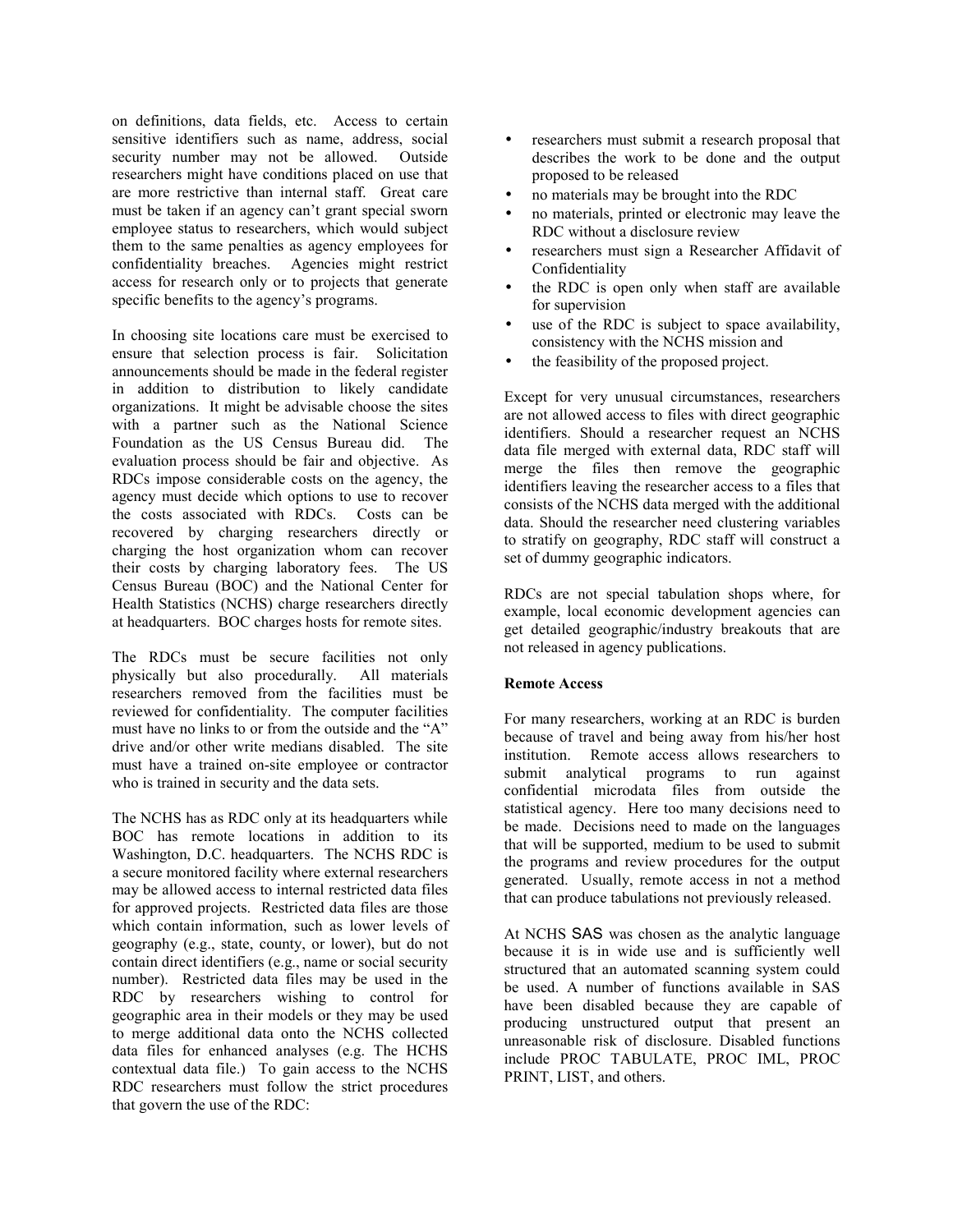The current NCHS remote access system operates by e-mail but an internet-based system is under development and testing. The internet-based system offers an user-friendlier interface and is capable of improved turn-around time.

The RDC staff will construct a dummy data file configured exactly like the real data (univariate distributions, variable locations and lengths are the same, and paths are the same) that the researcher can use for developing and debugging programs prior to sending them to the remote access system. The use of the dummy data file results in less iteration on the remote access system thus increasing overall efficiency. The remote access system operates entirely automatically: the system scans the e-mail for arriving computer programs, validates the user, scans the program for non-allowable commands (such as those which could result in a case listing), verifies that it is not trying to access unauthorized data files and, if no problems are found, executes the program against the real data. After execution, the system scans the analytic output generated by the user's program for disclosure problems. Questionable output is routed to an RDC staff person for manual resolution. Users can submit requests to the remote access system 24 hours a day although output is only returned during normal working hours because staff randomly spot check the system to ensure that the system is working properly in all respects. Generally users receive their output within a few hours after submitting their e-mail.

#### **Licensing Agreements**

A licensing agreement is a formal agreement that permits confidential microdata to reside on a researcher's personal computer in their home institution. These agreements are formal legal documents between the agency and the host organization that specify the conditions under which the specific data set licensed may be used and the penalties for violation. Licensing agreements are issued for some microdata sets by:

- Social Science Research Organizations such as  $\checkmark$  Inter-university Consortium for Political and Social Research (ICPSR)  $\checkmark$  Survey Research Center at the University of Michigan (SRC-UMICH)
	- U.S. Government Agencies such as  $\checkmark$  National Center for Education Statistics (NCES)
		- National Science Foundation (NSF)
		- $\checkmark$  Department of Housing and Urban Development (HUD)
- $\checkmark$  Health Care Financing Administration (HCFA)
- $\checkmark$  Social Security Administration (SSA) and the
- $\checkmark$  Bureau of Labor Statistics (BLS).

There are several common themes that run through the licensing agreements.

The principal researcher must demonstrate that the data is required for research; i.e., public use data, if it exists, is not adequate. The goals of the research that require non-public data must be stated in the application. The licensor must approve the goals of the research before the application process can proceed.

The agreement specifies which people in the licensee's institution must sign the form. For an academic department it is typically a Dean and not the department chairman. The principal researcher (PR) must supply a list of names of people who will be authorized to use the data. The list must be updated as personnel working on the data changes. Those people must be informed of their responsibility not to share the data with people outside the group. The PR must indicate the group's experience, if any, with handling other licensed data sets.

The agreement also includes a statement concerning which law(s) protects the data (e.g., Privacy Act of 1974). A data security program must be developed and implemented. The licensee's institution must allow inspections of the area where the data are used and stored The inspections can be unannounced. Penalties for violations of aspects of the agreement are listed on the form (e.g., denial of use of other data from the licensor, fines, prison terms, etc.). There is a requirement that no attempt will be made to determine the identity of respondents. In general, the licensee is not allowed to link the licensed data to other microdata files.

Articles, reports, and statistical summaries generated from the data must be reviewed by the agency before they are published or otherwise communicated. The results must adhere to the agency's disclosure limitation practices (e.g., all non-zero cells in a publicly released table must represent some minimum number of respondents).

Some examples of datasets released under licensing agreements include: NCES'S s Schools and Staffing Survey and The Early Childhood Longitudinal Study; BLS'S Census of Fatal Occupational Injuries and The National Longitudinal Survey of Youth; and NSF's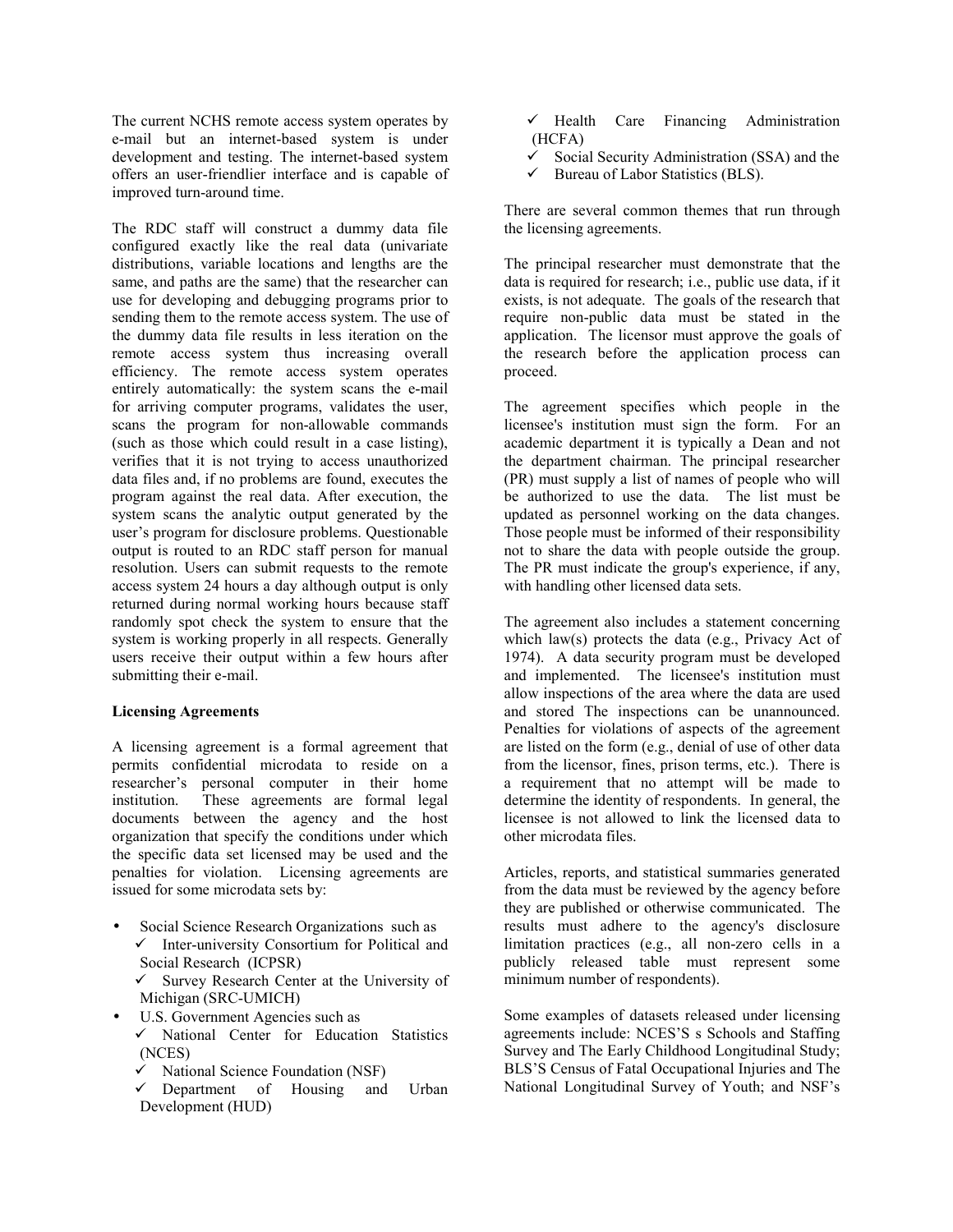Survey of Doctorate Recipients and Survey of Earned Doctorates.

## **Fellowships and Post Doctoral Programs in Principal Statistical Agencies**

Research Fellowships and post-doctoral programs provide the unique opportunities for researchers to address some of the complex methodological problems and analytic issues relevant to agency's programs. Fellows and Post-doctoral candidates will conduct research in residence at agency, use agency data and facilities, and interact with agency staff. They will adhere to the same confidentiality agreements as regular employees.

Research fellowship applicants should have a recognized research record and considerable expertise in their area of proposed research. The American Statistical Association (ASA) administers the Research Fellowship Programs, with some support from the National Science Foundation (NSF) for three Federal statistical agencies: the BOC, the BLS, and the NCES. The ASA also administers a Research Fellowship Program for the NCHS and the Bureau of Economic Analysis (BEA).

Application materials are nearly identical for both programs. Fellowship applicants must provide the following:

- curriculum vitae
- names and addresses of three references
- three (3) copies of a detailed research proposal that includes:
	- $\checkmark$  a short descriptive project title
	- $\checkmark$  an abstract one-half page or less)
	- $\checkmark$  a proposed project term (approximate dates)
	- $\checkmark$  background information on research topic, references, etc.
	- $\checkmark$  a statement of relevant work already accomplished
	- $\checkmark$  proposed research with sufficient detail for evaluation of expected results
	- $\checkmark$  a statement regarding significance of expected results
	- $\checkmark$  statement citing the advantages of conducting the research at BLS and
	- $\checkmark$  a proposed budget.

Proposals are reviewed within the BLS and by an external Program Review Board consisting of representatives of ASA, BLS, the American Economic Association, and the American Association of Public Opinion Research. The

proposal will be evaluated on the applicability of the research to BLS programs, the value of the proposed research to science, and the quality of the applicant's research record. Qualified women and members of minority groups are encouraged to apply.

Example**s** of recent research activities are indirect estimation, imputation, statistical computing, quantitative methods and data, confidentiality, data linkage and cognitive processes.

Research fellows are contract employees and subject to the same confidentiality pledge signed by agency personnel.

The federal government has many varied postdoctoral programs. In statistics they range from long established programs in the National Institutes of Health to recently developed programs at the BLS and the BOC. The goal of these programs at the BLS and at the BOC is to develop an interest in recent Ph.D. graduates on survey methodology research. It is hoped that these researchers might then become attracted to a career with the statistical agencies in survey methodology or goes on teach sample design word in academic institutions.

Post-doctoral researchers at BLS and BOC would become temporary employees; thus, subject to the confidentiality pledges that all employees must sign.

Post-doctoral candidates are restricted to recent college graduates, typically having received their Ph.D. degrees within the last 2 to 3 years. Their research proposal is written in conjunction with a senior methodologist within the agencies.

#### **Summary**

In some case, researchers can gain access to data rich detailed economic, demographic and social data for analysis. Various methods involving technology or legal arrangements make this possible. Technology enables researchers to run computer programs against an agency's statistical data from a home institution or to gain access to the data from secure agency facilities both of which do not compromise the confidential microdata. Via legal arrangements, researchers can, in some cases, get confidential data licensed for their use or gain legal status to access data just as agency employees.